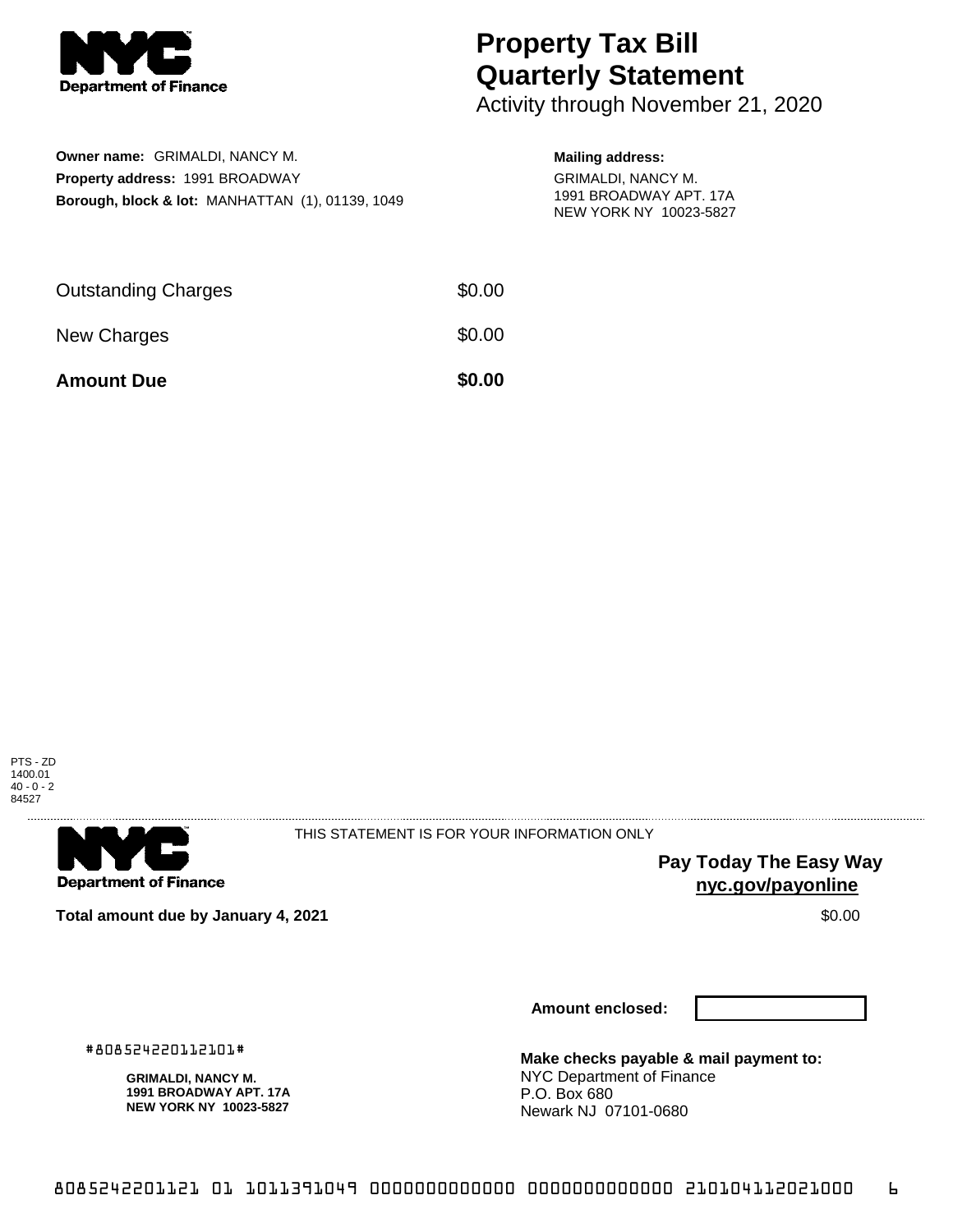

| <b>Previous Charges</b>                                                                             |                          |                          | Amount                                      |
|-----------------------------------------------------------------------------------------------------|--------------------------|--------------------------|---------------------------------------------|
| Total previous charges including interest and payments                                              |                          |                          | \$0.00                                      |
| <b>Current Charges</b>                                                                              | <b>Activity Date</b>     | <b>Due Date</b>          | Amount                                      |
| <b>Finance-Property Tax</b><br><b>Adopted Tax Rate</b><br>Co-op Condo Abatement<br>Payment Adjusted | 01/01/2021<br>01/01/2021 | 01/01/2021               | \$0.00<br>$$-148.86$<br>\$26.04<br>\$122.82 |
| <b>Total current charges</b>                                                                        |                          |                          | \$0.00                                      |
| <b>Tax Year Charges Remaining</b>                                                                   | <b>Activity Date</b>     | <b>Due Date</b>          | <b>Amount</b>                               |
| Finance-Property Tax<br><b>Adopted Tax Rate</b><br>Co-op Condo Abatement                            | 01/01/2021               | 04/01/2021               | \$0.00<br>$$-148.86$<br>\$26.04             |
| <b>Early Payment Discount</b><br><b>Payment Adjusted</b>                                            | 01/01/2021               | 04/01/2021               | \$1.23<br>\$121.59                          |
| Total tax year charges remaining                                                                    |                          |                          | \$0.00                                      |
| <b>Overpayments/Credits</b>                                                                         | <b>Activity Date</b>     | <b>Due Date</b>          | <b>Amount</b>                               |
| <b>Refund Available</b><br><b>Credit Balance</b>                                                    |                          | 10/01/2018<br>07/01/2020 | $$-58.00$<br>$$-244.41$                     |
| Total overpayments/credits remaining on account                                                     |                          |                          | \$302.41                                    |

You must apply for a refund or a transfer of credits resulting from overpayments within six years of the date of **the overpayment or credit. Please note that overpayments and credits are automatically applied to unpaid taxes.**

## **Home banking payment instructions:**

- 1. **Log** into your bank or online bill pay website.
- 2. **Add** the new payee: NYC DOF Property Tax. Enter your account number, which is your boro, block and lot, as it appears here: 1-01139-1049 . You may also need to enter the address for the Department of Finance. The address is P.O. Box 680, Newark NJ 07101-0680.
- 3. **Schedule** your online payment using your checking or savings account.

## **Did Your Mailing Address Change?** If so, please visit us at **nyc.gov/changemailingaddress** or call **311.**

When you provide a check as payment, you authorize us either to use information from your check to make a one-time electronic fund transfer from your account or to process the payment as a check transaction.